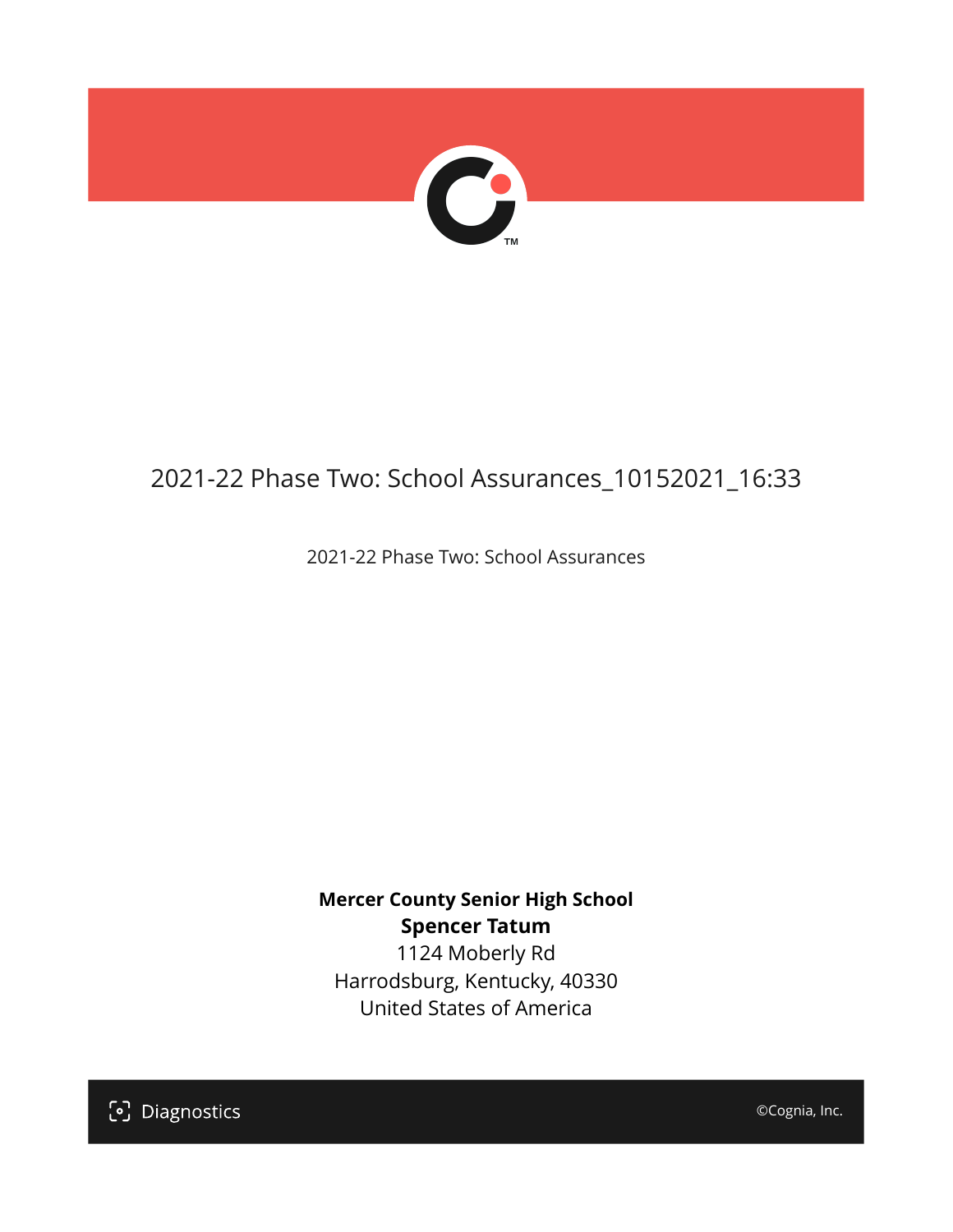### **Table of Contents**

| 2021-22 Phase Two: School Assurances |  |
|--------------------------------------|--|
|                                      |  |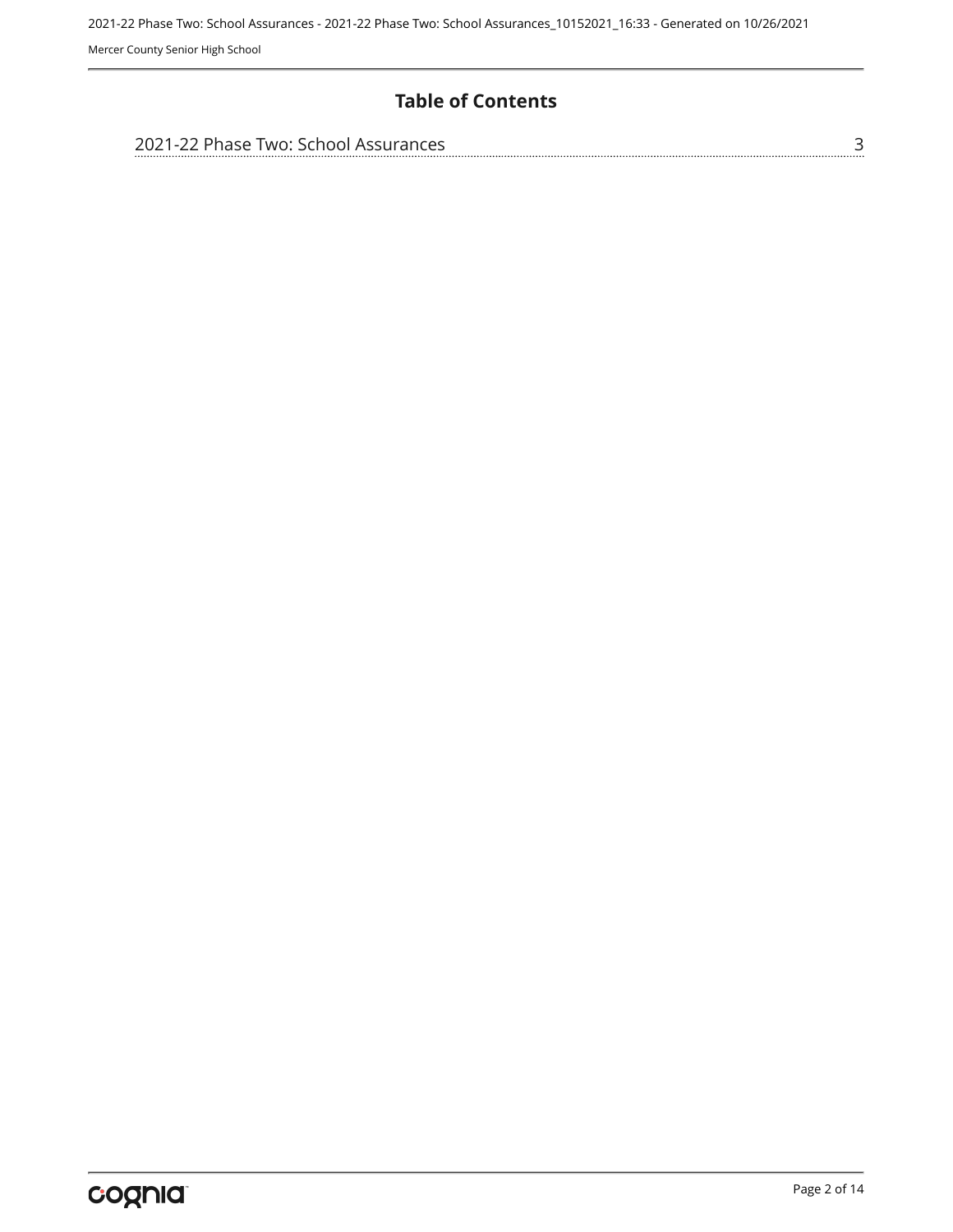# <span id="page-2-0"></span>**2021-22 Phase Two: School Assurances**

#### Introduction

Assurances are a required component of the improvement planning process (703 KAR 5:225). Please read each assurance carefully and indicate whether your school complies by selecting the appropriate response (Yes, No or N/A). If you wish to provide further information or clarify your response, space for comments is provided. Comments are optional. You may upload any supporting documentation as needed.

#### Federal Programs

1. If the school receives Title II, Part A funds, the school provides professional development for staff that is in accordance with the purpose of Title II, Part A of ESSA (job-embedded, evidence-based, sustainable, data-driven and classroom-focused); addresses the needs of all students; and, strives to ensure all students are transition ready as intended by Section 2103 of ESSA, which governs the local use of Title II, Part A funding.

 **Yes** o No N/A **COMMENTS**

2. The school ensures that the use of federal funding, including expenditures for certified or classified positions (e.g. counselors, nurses, media specialists, etc.), is reasonable and necessary in compliance with 2 CFR 200.403 and 200.405.

 **Yes** o No N/A **COMMENTS**

Title I Programs

3. The school ensures that all teachers and paraprofessionals working in a program supported with Title I, Part A funding meet applicable state requirements as required by Section 1111(g)(2)(J) of ESSA.

Yes

cognia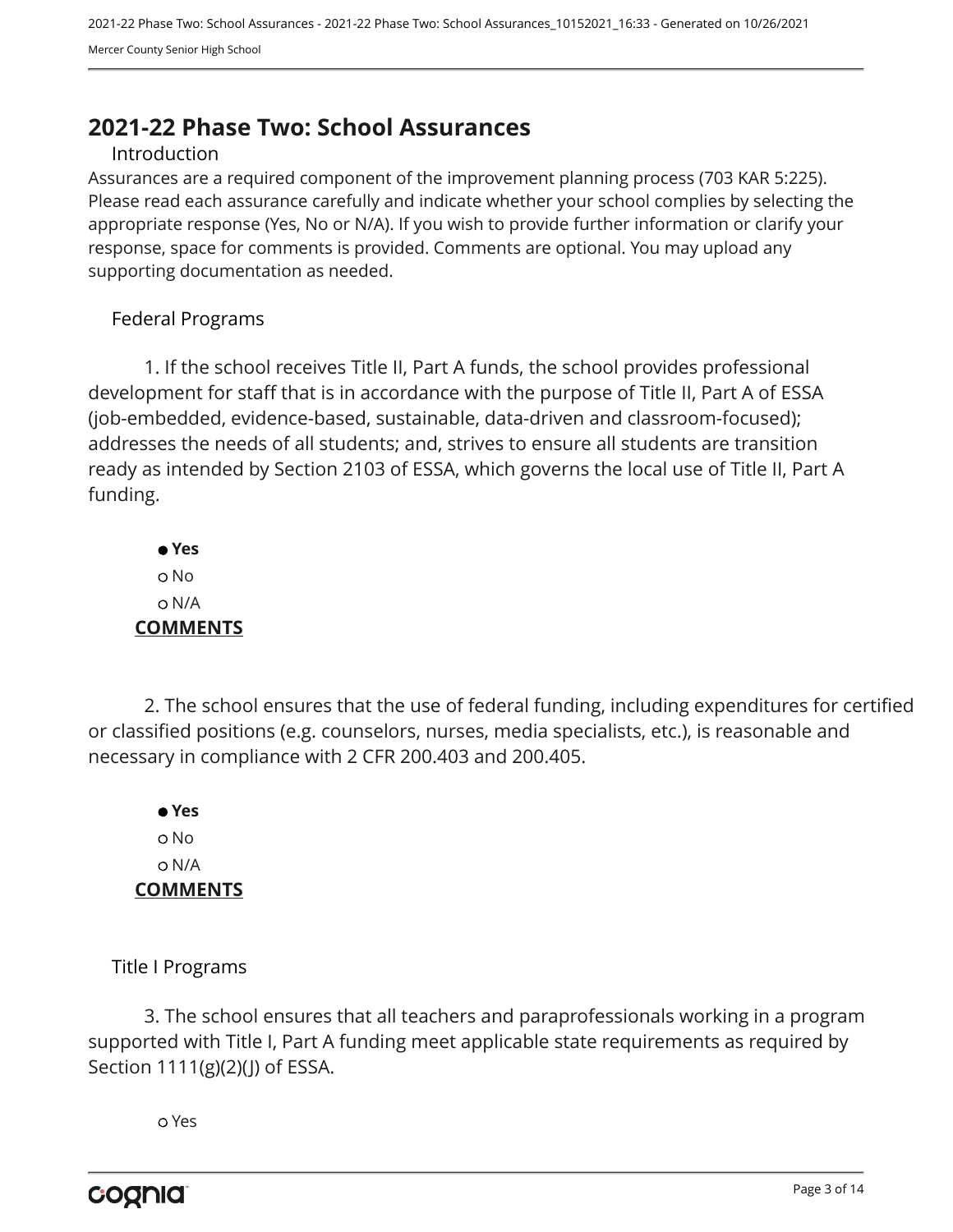No  **N/A COMMENTS**

4. The school distributes to parents and family members of participating children, or all children in a schoolwide program, a written parent and family engagement policy, which is agreed on by such parents, that describes the means for carrying out the requirements of ESSA Section 1116 (c) through (f). The school makes the policy available to the local community and updates it periodically to meet the changing needs of parents and the school. For reference, Section 1116(b) of ESSA allows existing parent and family engagement policies the school may have in place to be amended to meet the requirements under Title I, Part A.

 Yes No  **N/A COMMENTS**

5. The school convenes an annual meeting, at a convenient time, to which all parents of participating children, or all children in a schoolwide program, are invited and encouraged to attend, to inform parents of their school's participation in Title I, Part A and to explain the requirements of Title I, Part A, and the right of the parents to be involved, as required under Section 1116(c)(1).

 Yes o No  **N/A COMMENTS**

6. The school offers a flexible number of meetings to parents, such as meetings in the morning or evening, and may provide, with funds provided under this part, transportation, child care, or home visits, as such services relate to parental involvement (ESSA Section 1116(c)(2).

 Yes o No  **N/A**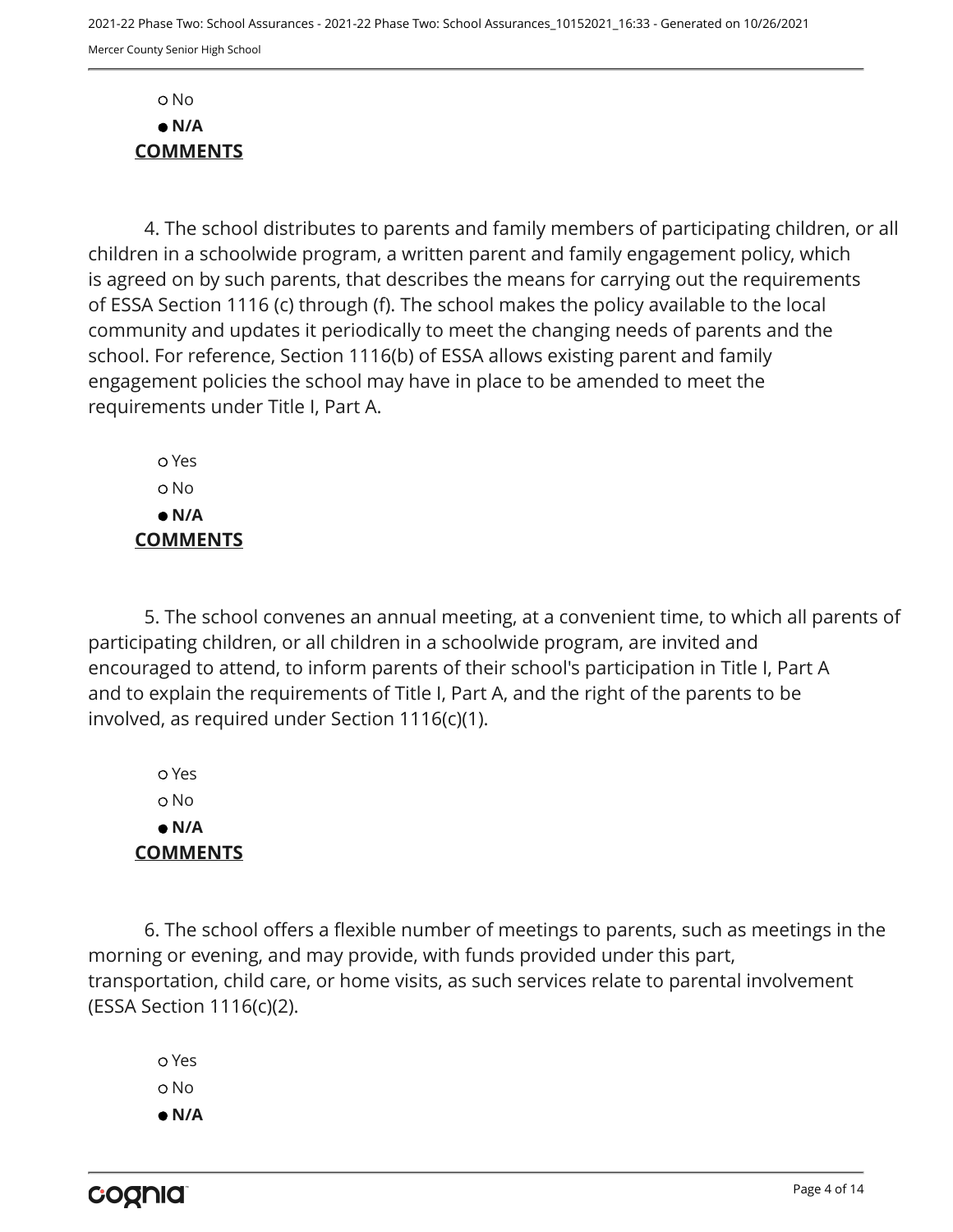## **COMMENTS**

7. The school involves parents, in an organized, ongoing, and timely way, in the planning, review, and improvement of programs under Title I, including the planning, review, and improvement of the school parent and family engagement policy and the joint development of the schoolwide program plan undersection 1114(b), except that if a school has in place a process for involving parents in the joint planning and design of the school's programs, the school may use that process, if such process includes an adequate representation of parents of participating children (ESSA Section 1116 (c)(3)).

 Yes o No  **N/A COMMENTS**

8. The school provides parents of participating children, or all children in a schoolwide program—

A. timely information about programs under Title I;

B. a description and explanation of the curriculum in use at the school, the forms of academic assessment used to measure student progress, and the achievement levels of the challenging state academic standards; and

C. if requested by parents, opportunities for regular meetings to formulate suggestions and to participate, as appropriate, in decisions relating to the education of their children, and respond to any such suggestions as soon as practicably possible (ESSA Section 1116  $(c)(4)$ ).

 Yes o No  **N/A COMMENTS**

9. The school jointly develops with parents for all children served under this part a school-parent compact that outlines how parents, the entire school staff, and students will share the responsibility for improved student academic achievement and the means by which the school and parents will build and develop a partnership to help children achieve the state's high standards. The compact meets the requirements outlined in ESSA 1116(d)(1-2).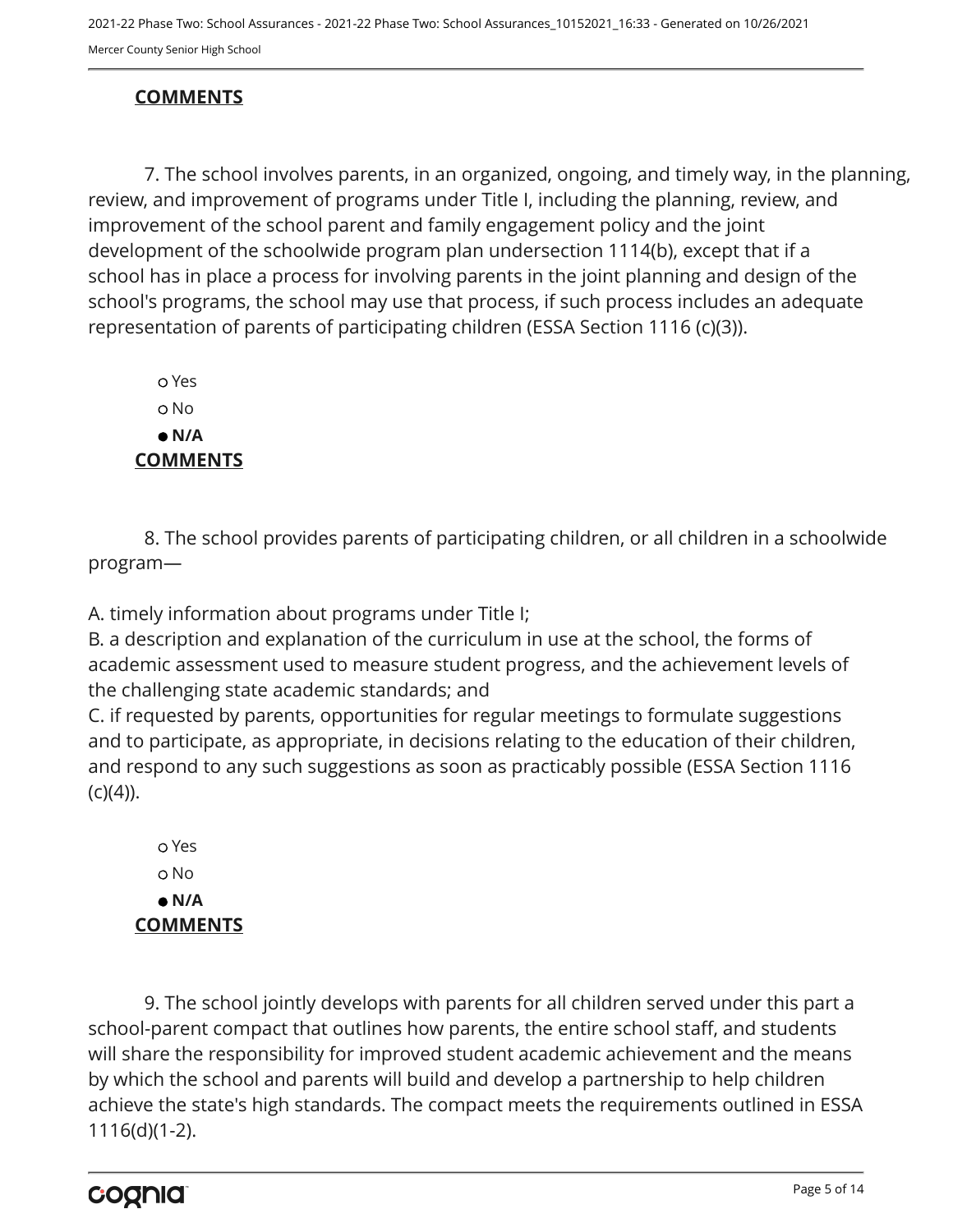Yes No  **N/A COMMENTS**

10. The school provides assistance to parents of children served by the school in understanding such topics as the challenging state academic standards, state and local academic assessments, the requirements of Title I, and how to monitor a child's progress and work with educators to improve the achievement of their children, as required by ESSA Section 1116(e)(1).

 Yes o No  **N/A COMMENTS**

11. The school provides materials and training to help parents to work with their children to improve their children's achievement, such as literacy training and using technology (including education about the harms of copyright piracy), as appropriate, to foster parental involvement, as required in ESSA Section 1116(e)(2).

 Yes No  **N/A COMMENTS**

12. The school educates teachers, specialized instructional support personnel, principals, and other school leaders, and other staff, with the assistance of parents, in the value and utility of contributions of parents, and in how to reach out to, communicate with, and work with parents as equal partners, implement and coordinate parent programs, and build ties between parents and the school, as required in ESSA Section 1116(e)(3).

 Yes o No  **N/A COMMENTS**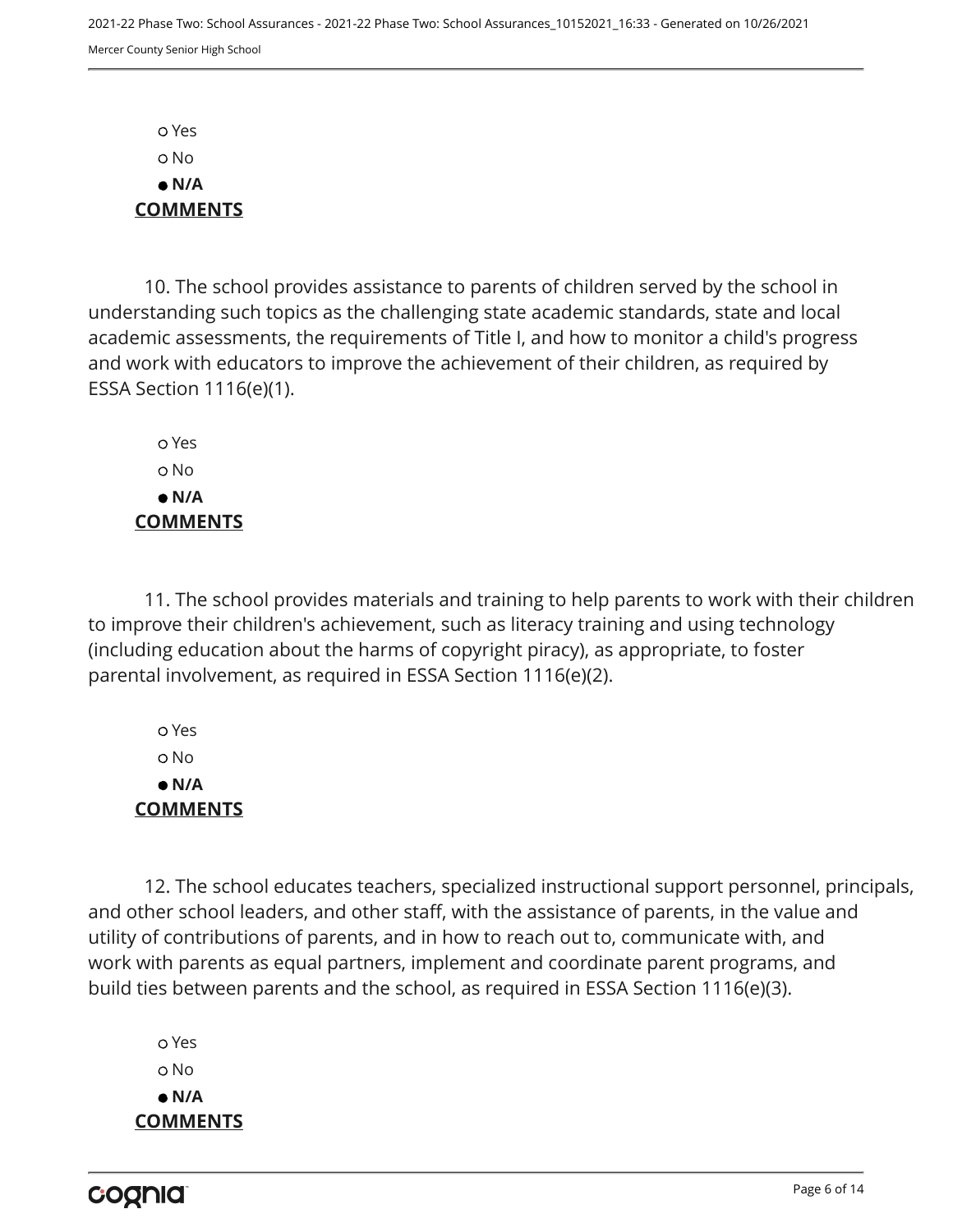13. To the extent feasible and appropriate, the school coordinates and integrates parent involvement programs and activities with other federal, state, and local programs, including public preschool programs, and conducts other activities, such as parent resource centers, that encourage and support parents in more fully participating in the education of their children (ESSA Section 1116(e)(4)).

 Yes No  **N/A COMMENTS**

14. The school ensures that information related to school and parent programs, meetings, and other activities is sent to the parents of participating children, or all children in a schoolwide program, in a format and, to the extent practicable, in a language the parents can understand, as required in ESSA Section 1116(e)(5).

 Yes o No  **N/A COMMENTS**

15. To the extent practicable, the school provides opportunities for the informed participation of parents and family members (including parents and family members who have limited English proficiency, parents and family members with disabilities, and parents and family members of migratory children), including providing information and school reports required under section 1111 in a format and, to the extent practicable, in a language parents understand (ESSA Section 1116(f)).

 Yes o No  **N/A COMMENTS**

Title I Schoolwide Programs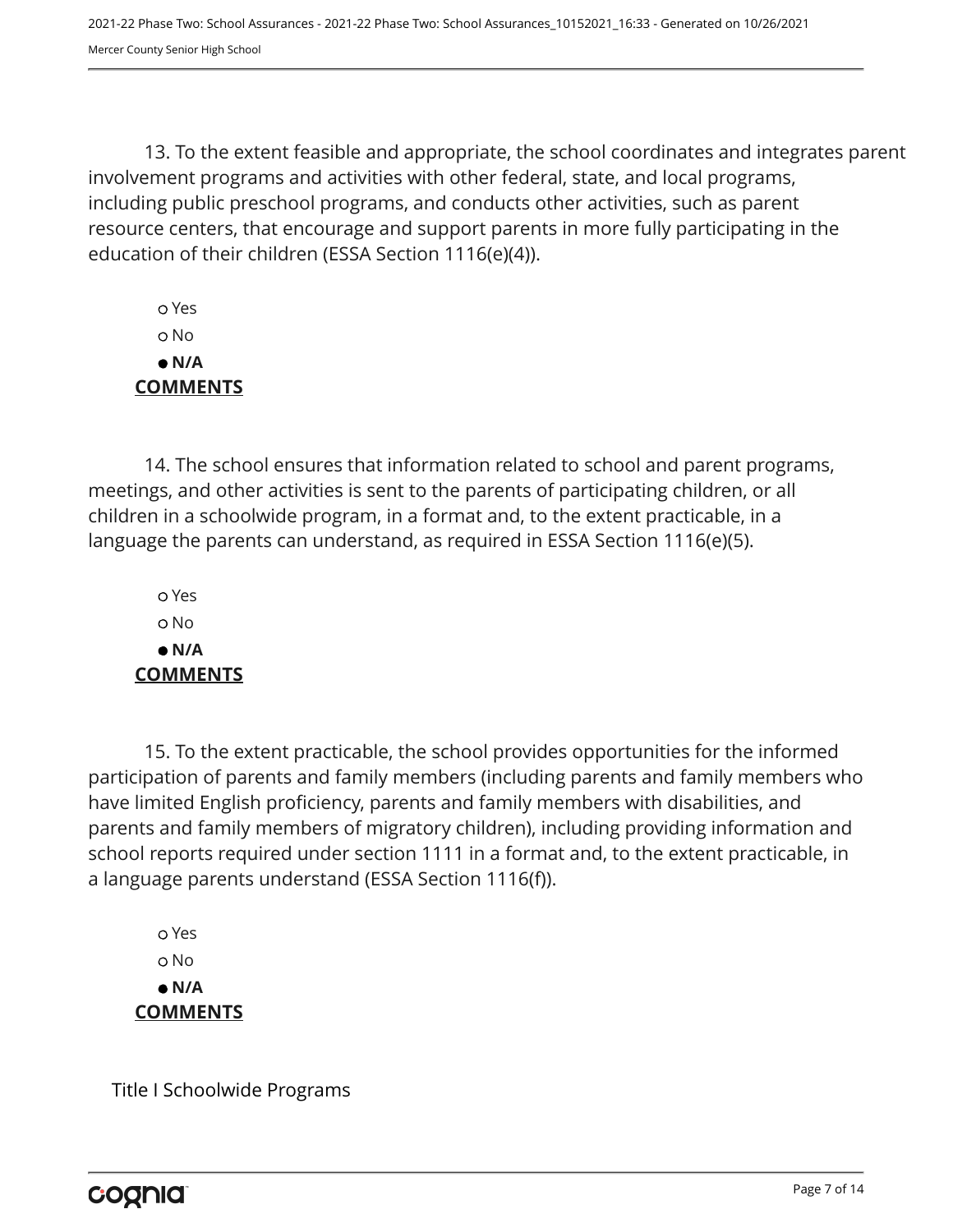16. If the school is implementing a schoolwide program, the school developed a comprehensive plan during a 1-year period or qualifies for an exception under Section 1114(b)(1) of the Every Student Succeeds Act (ESSA).

## Yes No  **N/A COMMENTS**

17. If the school is implementing a schoolwide program, the school developed a comprehensive plan with the involvement of parents and other members of the community to be served as well as individuals who will carry out such plan (e.g. teachers, administrators, classified staff, etc.) as required by Section 1114(b)(2) of ESSA.

 Yes No  **N/A COMMENTS**

18. If the school is implementing a schoolwide program, the school developed a comprehensive plan that will remain in effect for the duration of the school's participation under Title I, Part A of ESSA as required by Section 1114(b)(3) of ESSA.

 Yes No  **N/A COMMENTS**

19. If the school is implementing a schoolwide program, the school developed a comprehensive plan that is available to district leadership, parents, and the public and in an understandable and uniform format as required by Section 1114(b)(4) of ESSA.

 Yes o No  **N/A COMMENTS**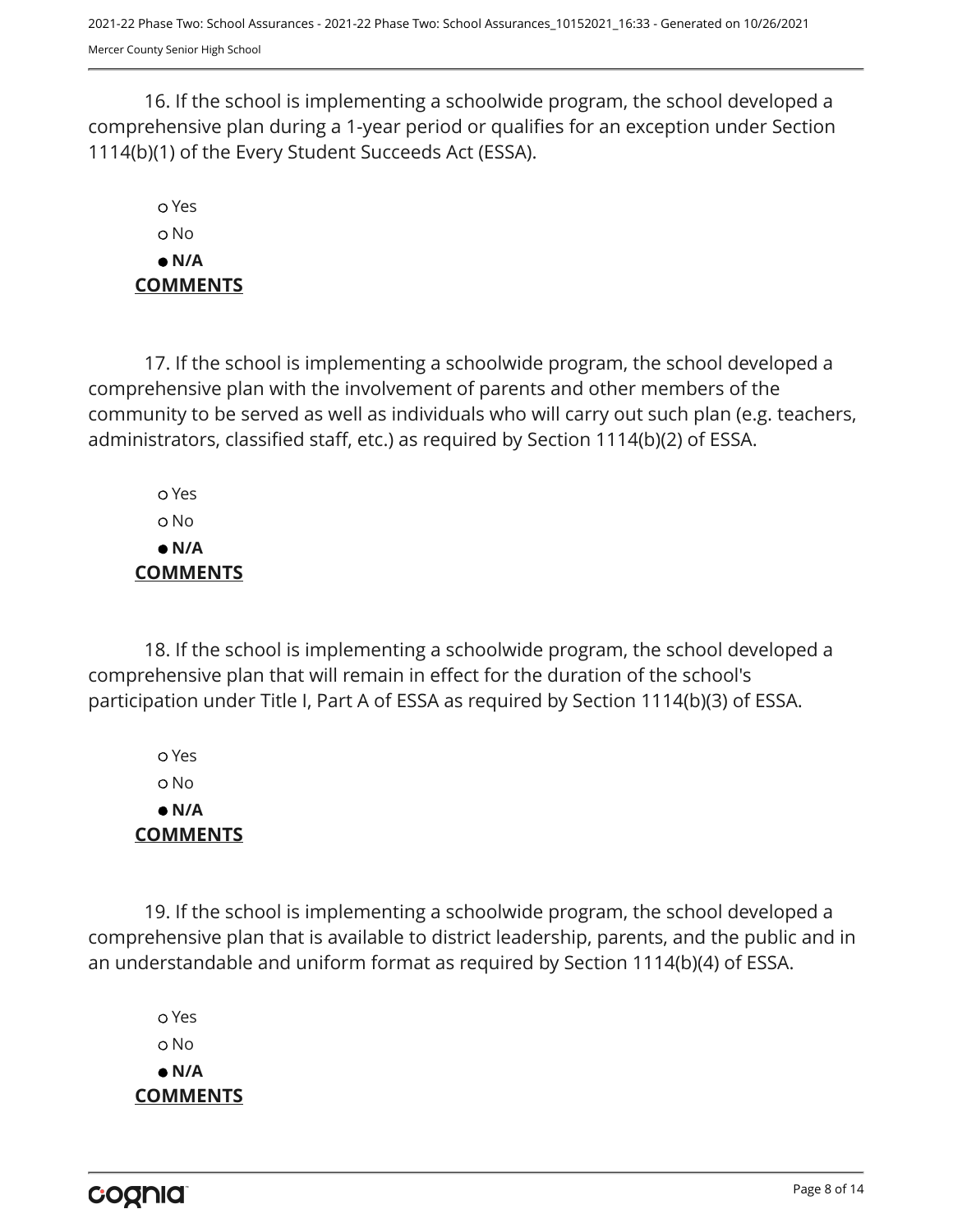20. If the school is implementing a schoolwide program, the school developed a comprehensive plan that, to the extent appropriate and applicable, coordinates with other federal, state, and local programs, including but not limited to the implementation of improvement activities in schools identified for comprehensive or targeted support and improvement, as required by Section 1114(b)(5) of ESSA.

 Yes No  **N/A COMMENTS**

21. If the school is implementing a schoolwide program, the school developed a comprehensive plan that is based on a comprehensive needs assessment, which included a review of academic achievement data, and includes, among other items, a description of the strategies the school will implement to address school needs as required by Section 1114(b)(6) of ESSA. The comprehensive needs assessment was developed with the participation of individuals who will carry out the schoolwide program plan, and the school documents how it conducted the needs assessment, the results it obtained, and the conclusions it drew from those results, as required by 34 CFR 200.26 (Code of Federal Regulations).

 Yes No  **N/A COMMENTS**

22. If the school is implementing a schoolwide program, the school developed, pursuant to Section 1114(b)(7), a comprehensive plan that includes a description of the strategies to be implemented to address school needs, including how such strategies: (1) provide opportunities for all children; (2) use methods and instructional strategies that strengthen the academic program in the school, increase learning time, and provide an enriched and accelerated curriculum; and, (3) address the needs of all children through, for example, the following activities: school-based mental health programs; a tiered model to prevent and address behavioral problems; professional development to improve instruction and use of data from academic assessments, and to recruit and retain effective teachers; and/or, strategies for assisting preschool children transition to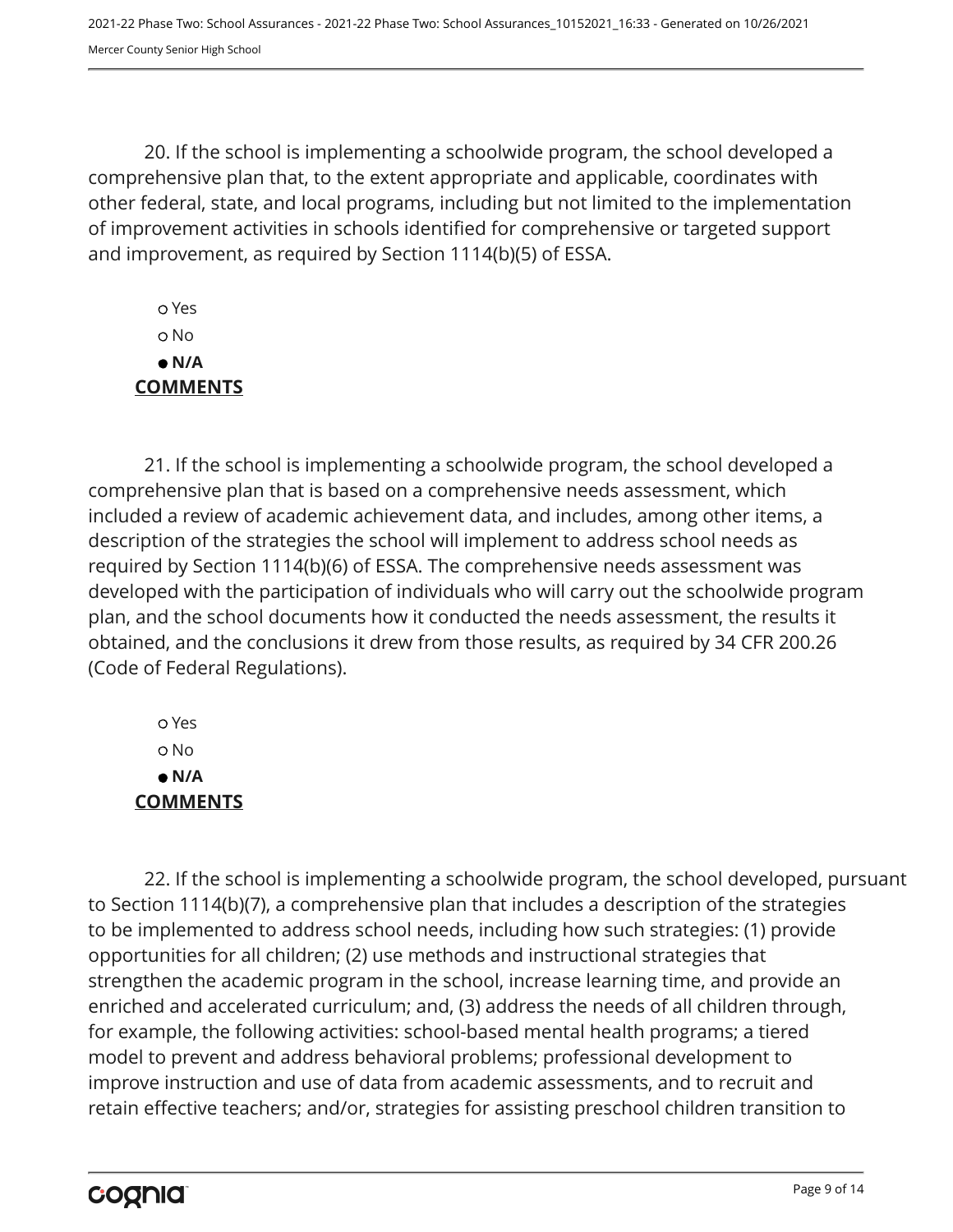local elementary school programs.

 Yes o No  **N/A COMMENTS**

23. The school regularly monitors the implementation and results achieved by the schoolwide program, using data from the state's annual assessments and other indicators of academic achievement. The school determines whether the schoolwide program has been effective in increasing the achievement of students in meeting the challenging state academic standards, particularly for those students who had been furthest from achieving the standards. The school revises the plan as necessary based on student needs and on the results of the regular monitoring, to ensure continuous improvement of students in the schoolwide program and to ensure that all students are provided opportunities to meet the challenging state academic standards, as required by Section 1114 (b)(3) of ESSA and 34 CFR 200.26.

 Yes o No  **N/A COMMENTS**

Title I Targeted Assistance School Programs

24. If the school is implementing a targeted assistance school program, participating students are identified in accordance with Section 1115(c) and on the basis of multiple, educationally related, objective criteria.

 Yes o No  **N/A COMMENTS**

25. If the school is implementing a targeted assistance school program, the school serves participating students using resources under Title I, Part of ESSA to meet challenging state academic standards as required by Section 1115(b)(2)(A) of ESSA.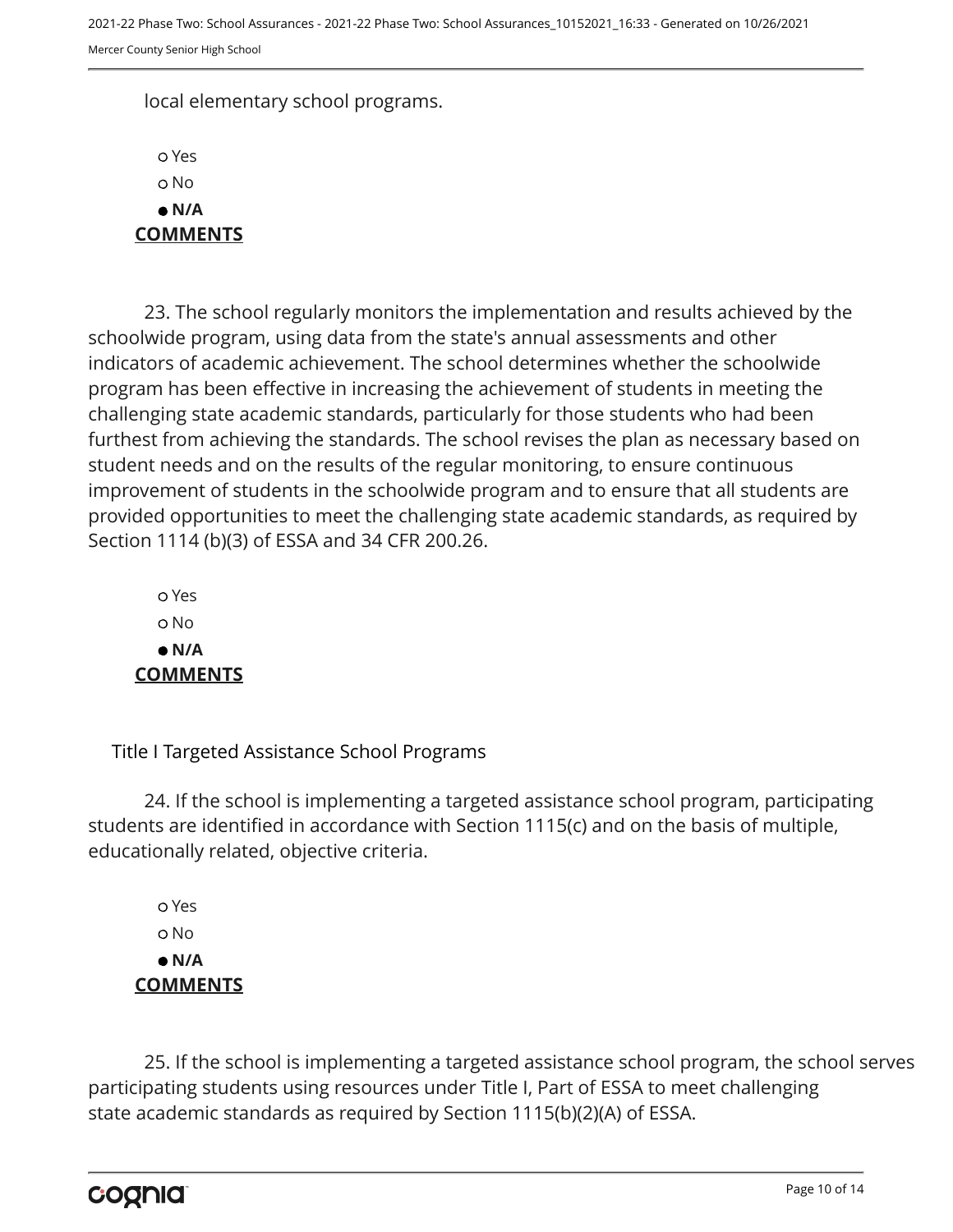Yes No  **N/A COMMENTS**

26. If the school is implementing a targeted assistance school program, the school serves, pursuant to Section 1115(b)(2)(B) of ESSA, participating students using methods and instructional strategies to strengthen the academic program of the school, which may include, for example, expanded learning time, summer programs, and/or a tiered model to prevent and address behavioral problems.

 Yes o No  **N/A COMMENTS**

27. If the school is implementing a targeted assistance school program, the school serves participating students by coordinating with and supporting the regular educational program as required by Section 1115(b)(2)(C) of ESSA.

 Yes No  **N/A COMMENTS**

28. If the school is implementing a targeted assistance school program, the school serves participating students by providing professional development to, for example, teachers, administrators, classified staff, and/or other school personnel who work with participating students as required by Section 1115(b)(2)(D) of ESSA.

 Yes o No  **N/A COMMENTS**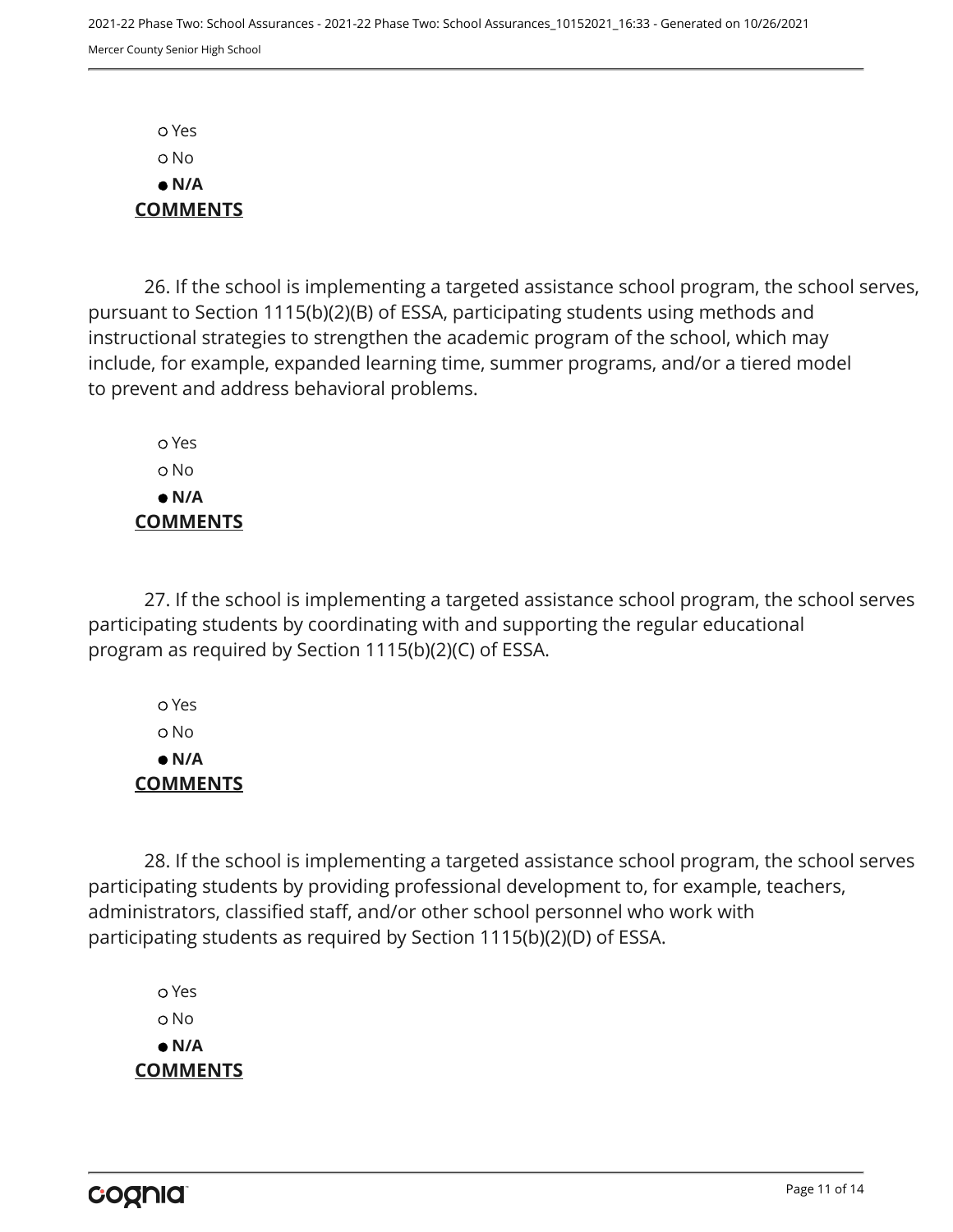29. If the school is implementing a targeted assistance school program, the school serves, pursuant to Section 1115(b)(2)(E) of ESSA, participating students by implementing strategies to increase the involvement of parents of participating students in accordance with Section 1116 of ESSA.

 Yes o No  **N/A COMMENTS**

30. If the school is implementing a targeted assistance school program, the school serves participating students, to the extent appropriate and applicable, by coordinating with other federal, state, and local programs, including but not limited to the implementation of improvement activities in schools identified for comprehensive or targeted support and improvement, as required by Section 1115(b)(2)(F) of ESSA.

 Yes No  **N/A COMMENTS**

31. If the school is implementing a targeted assistance school program, the school serves participating students by reviewing the progress of participating students on an ongoing basis and revising the targeted assistance program, if necessary, to provide additional assistance to meet challenging state academic standards as required by Section 1115(b) (2)(G) of ESSA.

 Yes o No  **N/A COMMENTS**

Schools Identified for Targeted Support and Improvement

32. If identified for targeted support and improvement, including additional targeted support and improvement, pursuant to Section 1111(d)(2) of ESSA, the school developed and implemented a plan to improve student outcomes that, among other items, was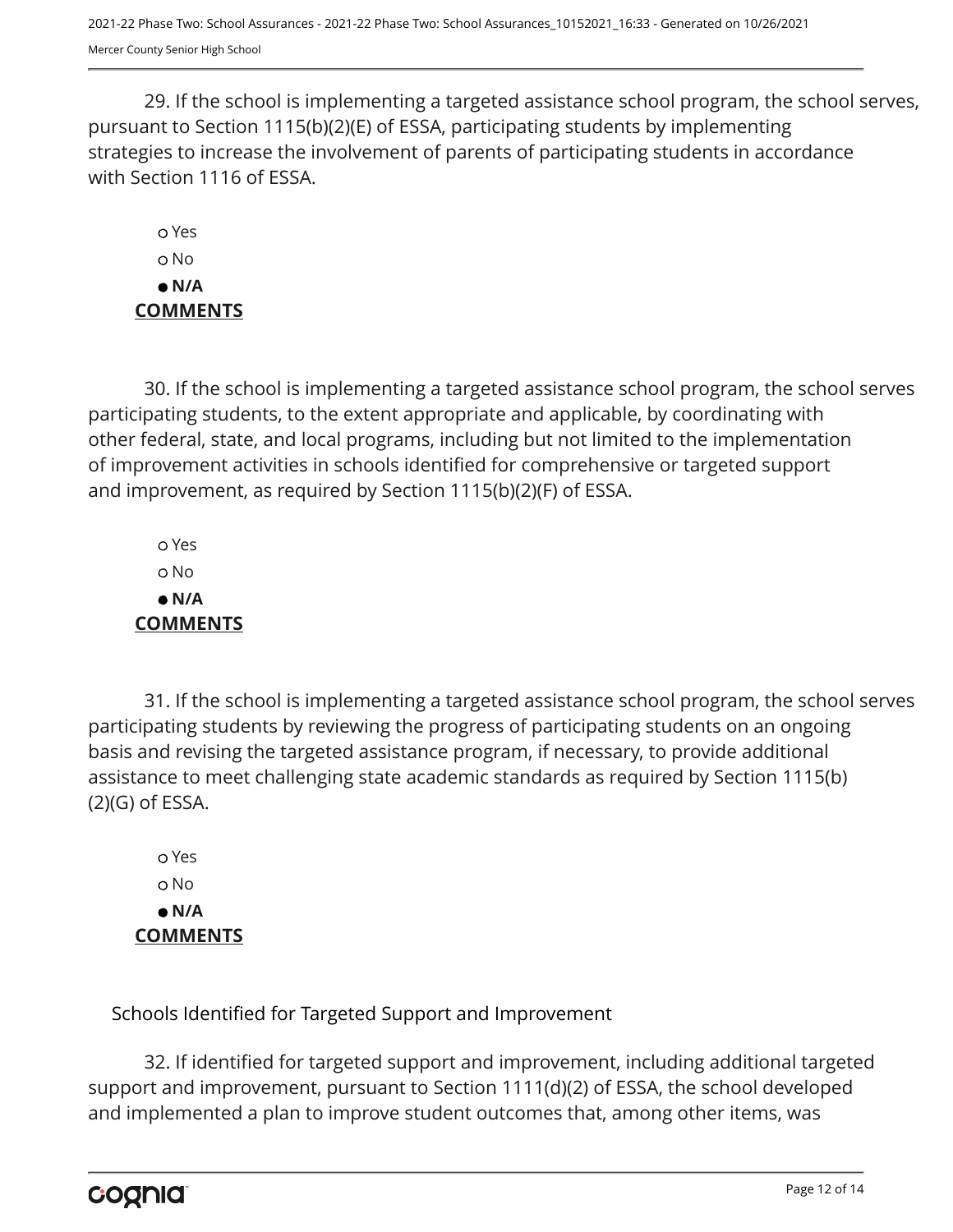2021-22 Phase Two: School Assurances - 2021-22 Phase Two: School Assurances\_10152021\_16:33 - Generated on 10/26/2021 Mercer County Senior High School

informed by all indicators, including student performance against long-term goals; included evidence-based interventions; and, approved by local leadership. For reference, "evidence-based" is defined in ESSA Section 8101(21).

 Yes o No  **N/A COMMENTS**

33. If identified for additional targeted support and improvement pursuant to Section 1111(d)(2)(C), the school developed and implemented a plan to improve student outcomes that also identified resource inequities to be addressed through implementation of such plan.

 Yes No  **N/A COMMENTS**